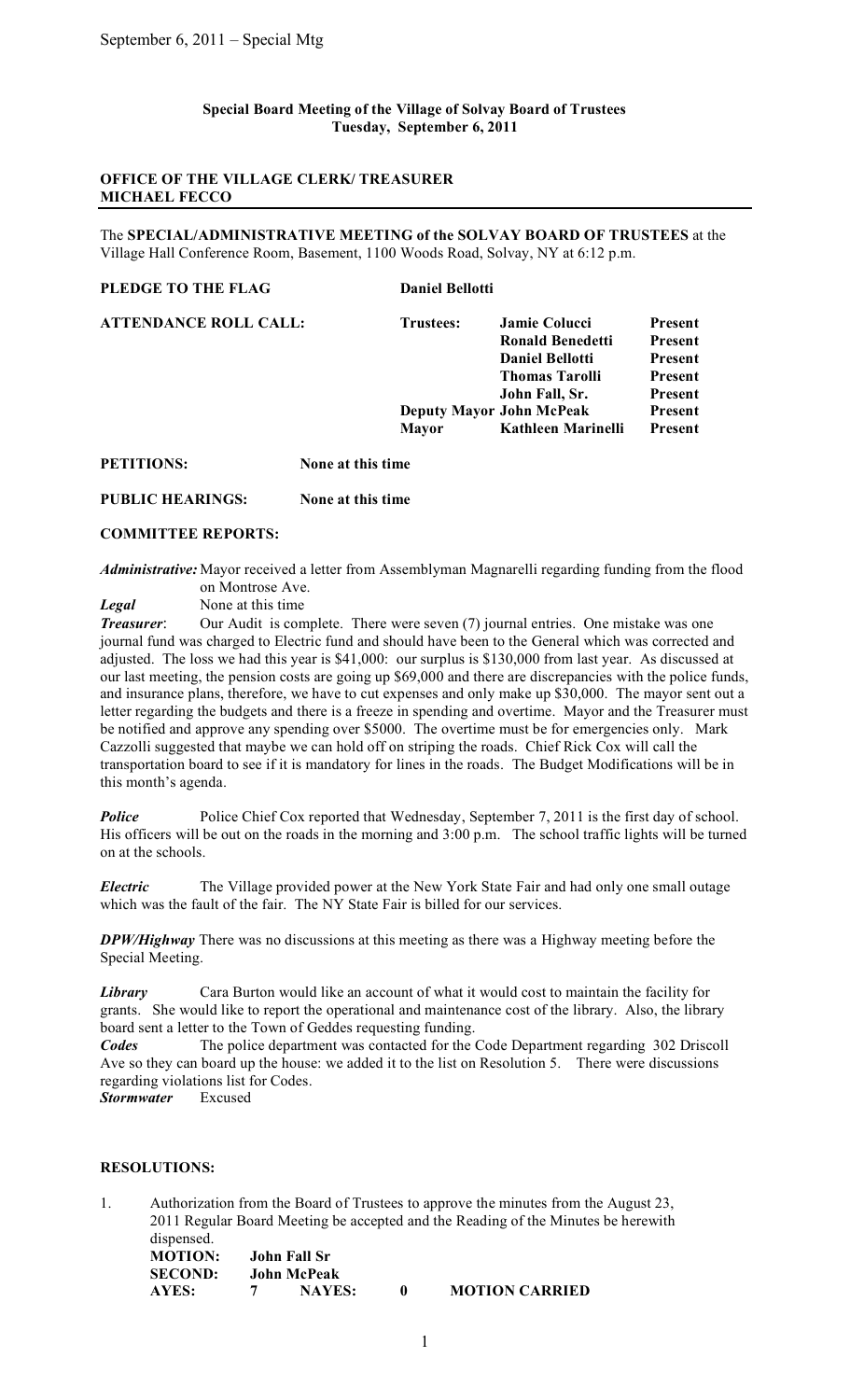### September 6, 2011 – Special Mtg

2. Authorization from the Board of Trustees to acknowledge that the Bollam, Sheedy, Torani and Company, LLP did perform an audit of our financial records. The required audit of our Justice Court was also completed on December 16, 2010. **MOTION: John McPeak SECOND: John Fall Sr. AYES: 7 NAYES: 0 MOTION CARRIED**

3. Authorization from the Board of Trustees to approve the decision to move from Paychex to ADP for the Village payroll effective October 1, 2011. **MOTION: Ronald Benedetti SECOND: Thomas Tarolli AYES: 7 NAYES: 0 MOTION CARRIED**

4. Authorization from the Board of Trustees to provisionally approve the hiring of Joseph B. Hawksby Sr. as a full time Civil Service employee at the Electric Department with the title of Assistant Electric Department Superintendent. The proposed annual rate of pay will be \$70,000 with a start date in October, 2011.

| <b>MOTION:</b> | John Fall Sr     |                       |
|----------------|------------------|-----------------------|
| <b>SECOND:</b> | Ronald Benedetti |                       |
| AYES:          | <b>NAYES:</b>    | <b>MOTION CARRIED</b> |

5. Authorization from the Board of Trustees to approve

**WHEREAS**, the property described by the following tax map number(s) and located at the following address(s) is/are in the Village of Solvay, is/are owned by the following owner(s); and

 **WHEREAS**, as the aforesaid property owner(s) allows the property to accumulate high weeds, brush, grass, trash, debris, or other matter, in a manner that is unhealthy, hazardous, or dangerous and in violation of Chapter 56; and

 **WHEREAS**, the owner(s) was notified by certified mail and/or posted on site and a follow up revealed the violation still exists

 **NOW**, be it resolved that the Village of Solvay Board shall authorize the property to be cut, trimmed, and removed by the Village Representatives, and all actual costs of work or services rendered at the direction of the Village Board, shall be assessed and collected in the same manner and time as the taxes levied on the premises.

| <b>STREET ADDRESS</b> |                  |                    | <b>TAX MAP</b> | <b>NAME OF OWNER</b> |                       |
|-----------------------|------------------|--------------------|----------------|----------------------|-----------------------|
| 401 Orchard Road      |                  |                    | $012,-01-18.0$ | Eleanor Masella      |                       |
| 2281 Milton Ave       |                  |                    |                | $007.-01-.01.0$      | James Christou        |
|                       | 2300 Milton Ave  |                    |                | $004.-12-01.0$       | James Christou        |
| 413 Darrow Ave        |                  |                    |                | $006.-01-.09.0$      | Daniel Milazzo        |
|                       | 302 Driscoll Ave |                    |                | $012,-04-02.0$       | Terry Sherbourne      |
|                       | 101 Barclay Rd   |                    |                | $011.-02-01.0$       | John McGrory          |
| <b>MOTION:</b>        |                  | Jamie Colucci      |                |                      |                       |
| <b>SECOND:</b>        |                  | <b>John McPeak</b> |                |                      |                       |
| AYES:                 | 7                | <b>NAYES:</b>      | 0              |                      | <b>MOTION CARRIED</b> |

6. Authorization from the Board of Trustees to hire three temporary employees for the Electric Department from First Choice Staffing Agency at a rate of up to \$12.90 per hour.<br>**MOTION:** John Fall Sr **John Fall Sr SECOND: Thomas Tarolli AYES: 7 NAYES: 0 MOTION CARRIED**

**NEW BUSINESS:**

#### **\*\*\*\*\*\*\*\*\*\*\*\*\*\*\*\*\*\*\*\*\*\*\*\*\*\*\*\*\*\*\*\*\*\*\*\*\*\*\*\*\*\*\*\*\*\*\*\*\*\*\*\*\*\*\*\*\*\*\*\*\*\*\*\*\*\*\*\*\*\*\*\*\*\*\*\*\*\***